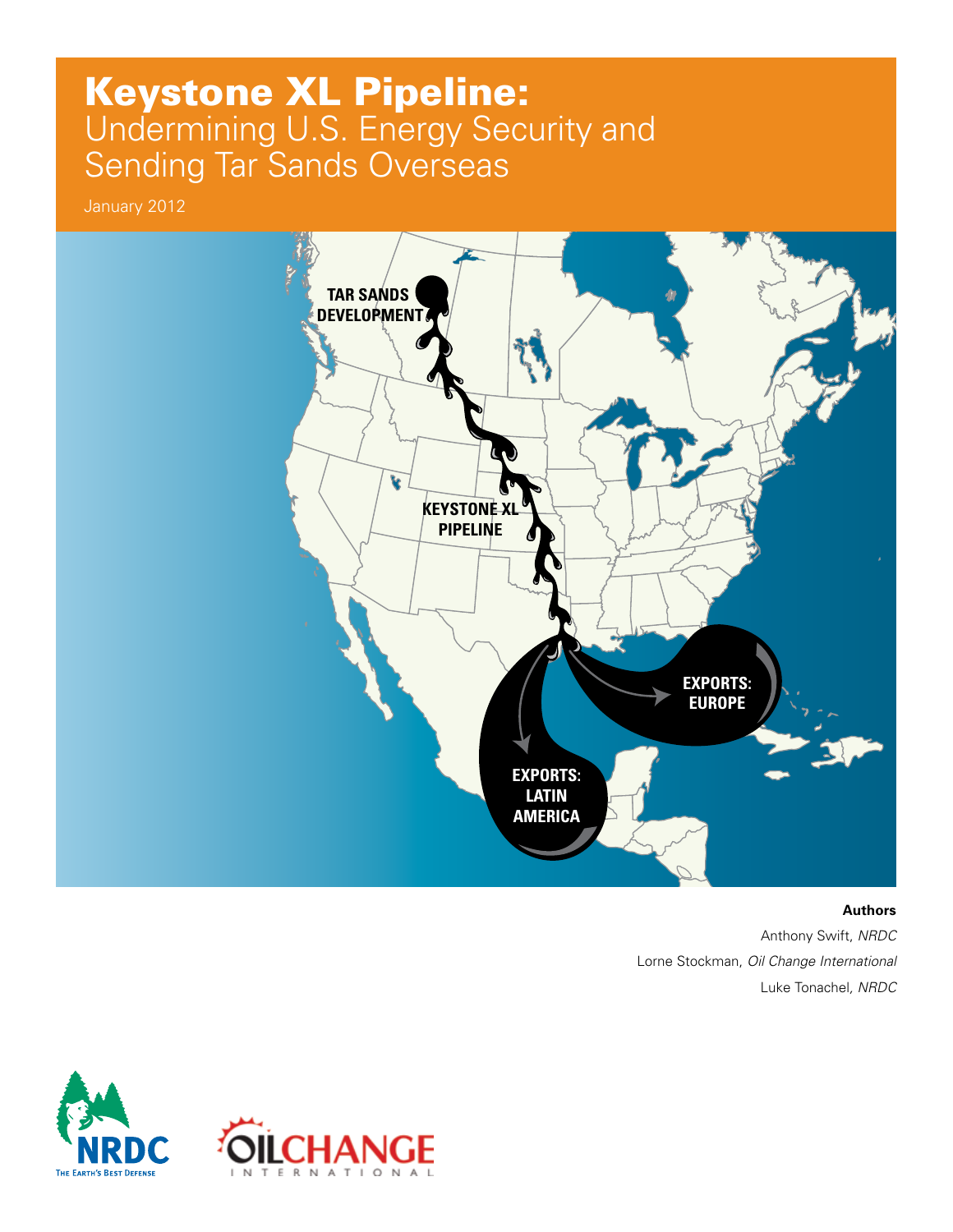#### **Acknowledgments**

Thanks to the reviewers of this report Susan Casey-Lefkowitz (NRDC), Danielle Droitsch (NRDC), Steve Kretzmann, (Oil Change International) and Nathan Lemphers (The Pembina Institute). Special thanks to Elizabeth Shope for her assistance.

#### **About the Natural Resources Defense Council**

The Natural Resources Defense Council is an international nonprofit environmental organization with more than 1.3 million members and online activists. Since 1970, our lawyers, scientists, and other environmental specialists have worked to protect the world's natural resources, public health, and the environment. NRDC has offices in New York City, Washington, D.C., Los Angeles, San Francisco, Chicago, Montana, and Beijing. For more information please visit www.nrdc.org.

#### **About Oil Change International**

Oil Change International campaigns to expose the true costs of fossil fuels and facilitate the coming transition towards clean energy. We are dedicated to identifying and overcoming political and economic barriers to that transition. Visit us at www.priceofoil.org for more information. To find out how much money your Congressional Representatives take from fossil fuel interests, visit www.DirtyEnergyMoney.com.

*NRDC Director of Communications:* Phil Gutis *NRDC Deputy Director of Communications:* Lisa Goffredi *NRDC Publications Director:* Alex Kennaugh *Design and Production:* Sue Rossi and Tanja Bos

© Natural Resources Defense Council and Oil Change International, January 2012. Report available for download at www.nrdc.org/energy/kxlsecurity.asp and www.priceofoil.org/kxl-undermining-energy-security.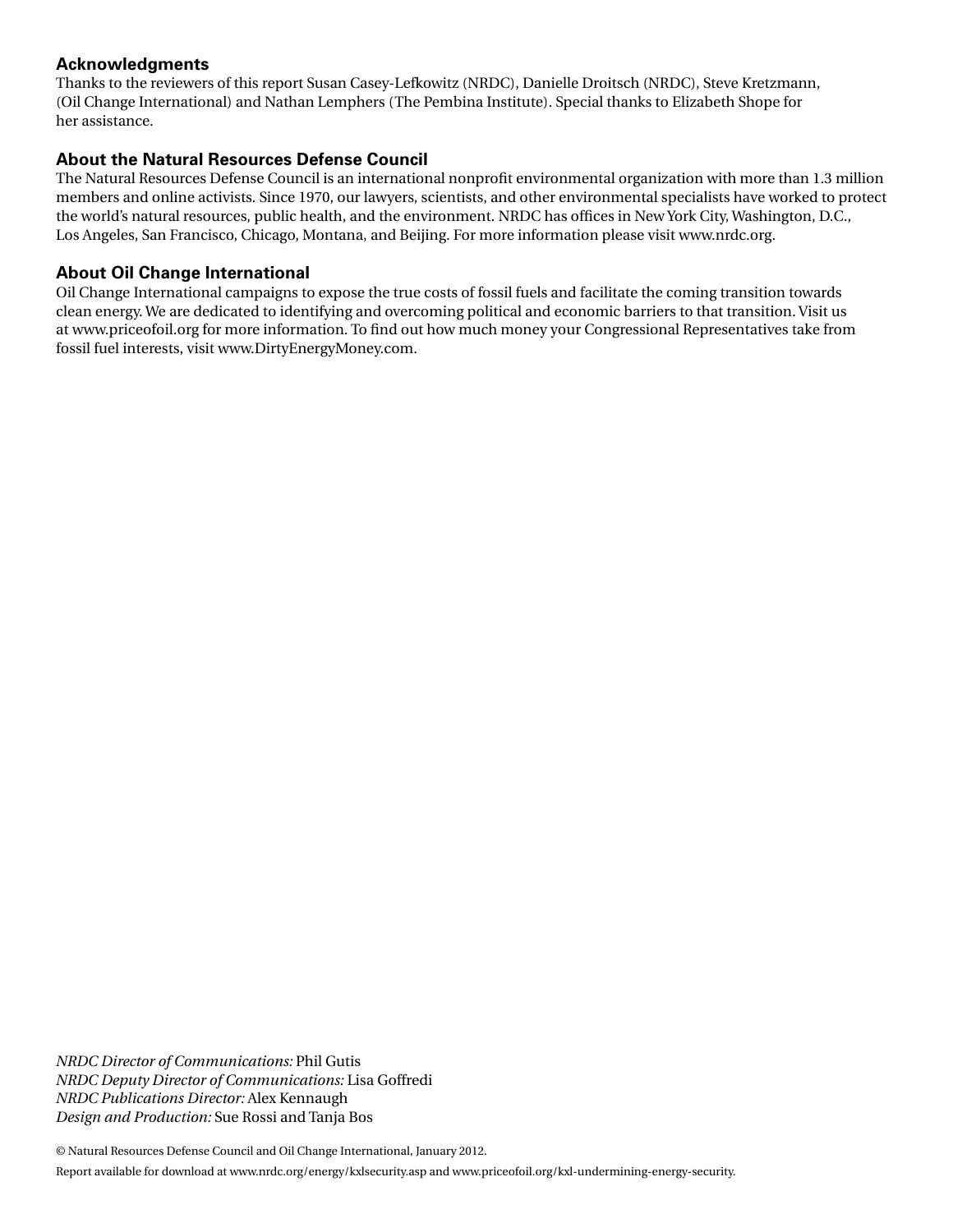#### **Introduction**

The national debate surrounding the Keystone XL tar sands pipeline has obscured the fact that a key purpose of the pipeline is to export Canadian oil to the world market via the U.S. Gulf Coast—a plan that would threaten the farmlands and water of America's heartland. Canada isn't even producing enough oil to fill its existing pipelines, which are running half-empty. So why is Keystone XL such a priority for the oil industry? Because Keystone XL is actually a pipeline that bypasses America in order to maximize Big Oil's profits.

Keystone XL would skip over refineries and U.S. consumers in the Midwest, allowing tar sands producers to send Canadian crude to Gulf Coast refineries located in tax-free Foreign Trade Zones. From those refineries, tar sands would then be sold to international buyers—at a higher profit to Big Oil.

Today, most Canadian pipelines go to the U.S. Midwest primarily serving Midwestern U.S. consumers. What the tar sands industry currently lacks is a major pathway to the markets beyond the United States. Here's the real story: Keystone XL's backers want to re-direct tar sands oil from the American Midwest to reach the international market where tar sands oil would fetch a higher price. The Keystone XL pipeline would thus add billions of dollars to their annual profits while raising the cost of oil for millions of American consumers in the U.S. heartland.

There are clear alternatives to allowing the United States to be to be an oil conduit merely to accommodate evergrowing profits for big oil companies. As American gasoline consumption continues to shrink, the United States can continue its current trajectory to reduce its oil dependency by making further clean energy investments to improve fuel efficiency and replace oil with environmentally sound renewable fuels. These investments will create tens of thousands more jobs than Keystone XL would without the risk of major oil spills. Taking concrete steps to reduce the country's oil dependence is critical to increasing U.S. energy security.

*"The Keystone XL pipeline will not reduce America's dependence on Middle East oil, or do anything to get us off oil completely, which is key to America's national security future. Much of the oil produced by Keystone won't go right to American gas-tanks—it is to be exported, meaning we will need to import oil the same as before."* 

*–* Ret. Brig. Gen. Steve Anderson

#### **Keystone XL Will Not Increase America's Oil Supply**

*"The Keystone XL Pipeline project would create an unnecessary and unprecedented level of excess pipeline capacity between Western Canada and U.S. markets."*

–National Energy Board written evidence of Enbridge Pipelines Inc., July 30, 20091

The debate surrounding Keystone XL has obscured the fact that Canada does not produce enough tar sands to fill existing pipelines. Canada's current oil production, including both conventional crude and tar sands, uses less than half of its export pipeline capacity. In 2010, Canada exported less than 2 million barrels per day (bpd) of crude oil.<sup>2</sup> The vast majority of these exports were produced in western Canada and transported to the United States.<sup>3</sup> Canada already has an excess of crude oil export pipelines—enough to export more than 4.2 million bpd (see Table 1).

#### **Table 1: The total capacity of Western Canada's existing export pipelines**

| <b>Western Canada Export Pipelines</b>                           | <b>Capacity (barrels</b><br>per day)                    |  |
|------------------------------------------------------------------|---------------------------------------------------------|--|
| Kinder Morgan Trans Mountain Pipeline                            | 300,000 <sup>a</sup>                                    |  |
| <b>Express</b><br><b>Bow/Milk River</b><br>Rangeland             | 280,000 <sup>b</sup><br>129,000c<br>83,000 <sup>d</sup> |  |
| <b>Enbridge Mainline Pipeline</b>                                | 2.050.000 <sup>e</sup>                                  |  |
| <b>Enbridge Alberta Clipper Pipeline</b>                         | 800,000f                                                |  |
| TransCanada Keystone   Pipeline                                  | 590,000 <sup>g</sup>                                    |  |
| <b>Total Western Canadian Pipeline</b><br><b>Export Capacity</b> | 4,232,000                                               |  |

a Kinder Morgan, Trans Mountain Pipeline System, http://www.kindermorgan.com/business/canada/transmountain.cfm.

b Kinder Morgan, Express Pipeline System, http://www.kindermorgan.com/business/canada/express\_platte.cfm.

c EnSys, Keystone XL Assessment, No Expansion, August 12, 2011, http://cdn.theatlantic.com/static/mt/assets/business/Ensys\_August\_Report.pdf.

d Plains All American Pipeline, Form 10-K, December 31, 2008, http://edgar.brand.edgar-online.com/EFX\_dll/EDGARpro.dll?FetchFilingHTML1?ID=6441887&SessionID=EzmvHex104tbe77.

e Enbridge Pipelines, Enbridge Northern Gateway Project Application, Sec. 52, 1-7, https://www.neb-one.gc.ca/ll-eng/livelink.exe/fetch/2000/90464/90552/384192/620327/624798/619886/B1-4\_-\_Vol\_2\_%96\_Gateway\_Application\_%96\_Economics,\_Commercial\_and\_Financing\_%28Part\_1\_of\_1%29\_-\_A1S9X7\_.pdf?nodeid=619772&vernum=0.

f The Alberta Clipper pipeline is currently operating at 450,000 bpd, but is designed for a maximum capacity of 800,000 bpd. Enbridge, Alberta Clipper and Southern Lights, http://www.enbridge.com/Alberta-Clipper-and-Southern-Lights.aspx.

g TransCanada, Keystone Pipeline, http://www.transcanada.com/100.html.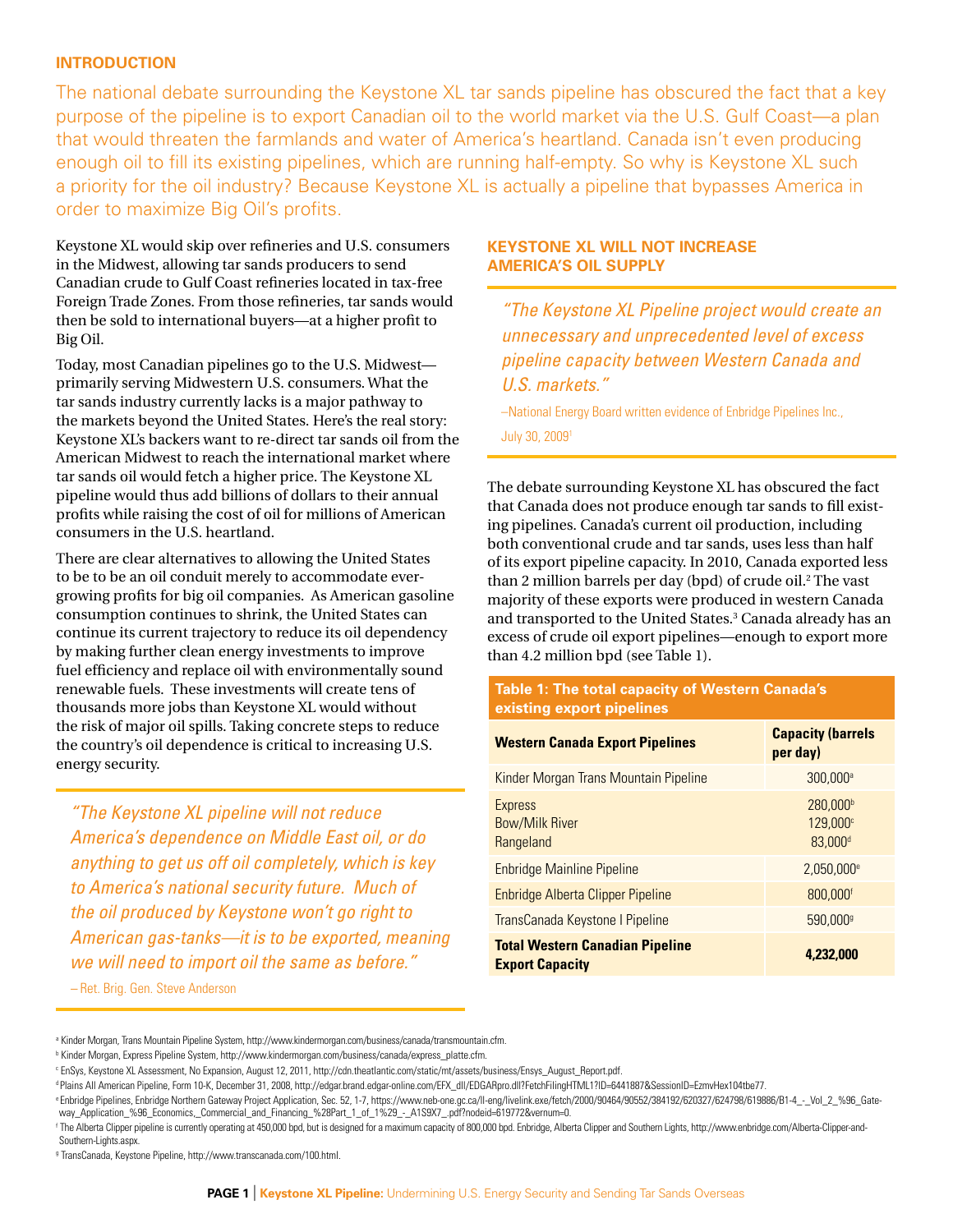There are still more than 2 million bpd of empty space on existing pipelines going from Canada to the United States without Keystone XL. Several oil companies tried to back out of the Alberta Clipper pipeline after it was completed in 2010, asserting that it had been unnecessary and added to an existing glut in pipeline capacity.4 When TransCanada proposed building Keystone XL, industry voices restated their concern over the level of excess capacity it would create. Enbridge Pipelines Inc., Imperial Oil Limited, and British Petroleum Canada all opposed Keystone XL in proceedings before Canadian regulators after concluding that the pipeline would increase the costs of shipping crude.5

#### **Figure 1: Canadian oil production will not exceed** pipeline capacity until 2025



Canada's current glut of export pipelines to the United States is expected to persist for more than a decade. According to a 2011 forecast of future production by Canadian Association of Petroleum Producers (CAPP), Keystone XL would not be needed until sometime after 2025.6 Growth in Canada's oil production over the next twenty years is expected to come primarily from its tar sands projects.7 However, tar sands are among the costliest and most time-intensive sources of crude oil in the world. 8 Shortages in labor and material in Alberta add to the technical challenges of rapid expansion of the tar sands.9 Hence, while even conventional oil projects take years to advance from prospect to production, Canadian tar sands projects require still more lead time.

# **Keystone XL: An Export Pipeline With** 1.5 **Tax-free Benefits for Oil Companies** K<br>E

Keystone XL would divert large volumes of Canadian oil currently going to the Midwest to the Gulf Coast, where it will be refined and sold on the world market.<sup>10</sup> The pipeline would be Canada's first major step in diversifying its tar sands oil market away from the United States for the benefit of the major oil companies. To sweeten the deal, many of the refineries on the Gulf Coast happen to be located in Foreign Trade Zones—or tax-free zones—where they can export refined products without paying U.S. duty taxes.<sup>11</sup> Keystone XL facilitates this export trade by providing a source of heavy sour crude that is ideal for producing diesel, which is in high demand on world markets.<sup>12</sup> in ompanies. To sweeten the deal, many of the

The United States is currently the only major customer for tar sands oil, a situation the tar sands industry and its proponents clearly perceive as a problem. As Canada's 25 Natural Resources Minister, Joe Oliver, recently told reporters, ■ Petroleum and Biofuels

#### **Industry Has Historically Overestimated Increases in Canadian Crude Production**

The Canadian Association of Petroleum Producers, which provides some of the most commonly cited sources for production forecasts, has consistently overestimated the rate of production growth (see figure 2). The task of forecasting long-term production growth is complicated by uncertainty in the economic and political outlook. However, even in the short term, CAPP's production forecasts have proven unrealistic.



#### Figure 2: Forecasts of future Western Canadian<br>exude production bays been exeggerated **crude production have been exaggerated**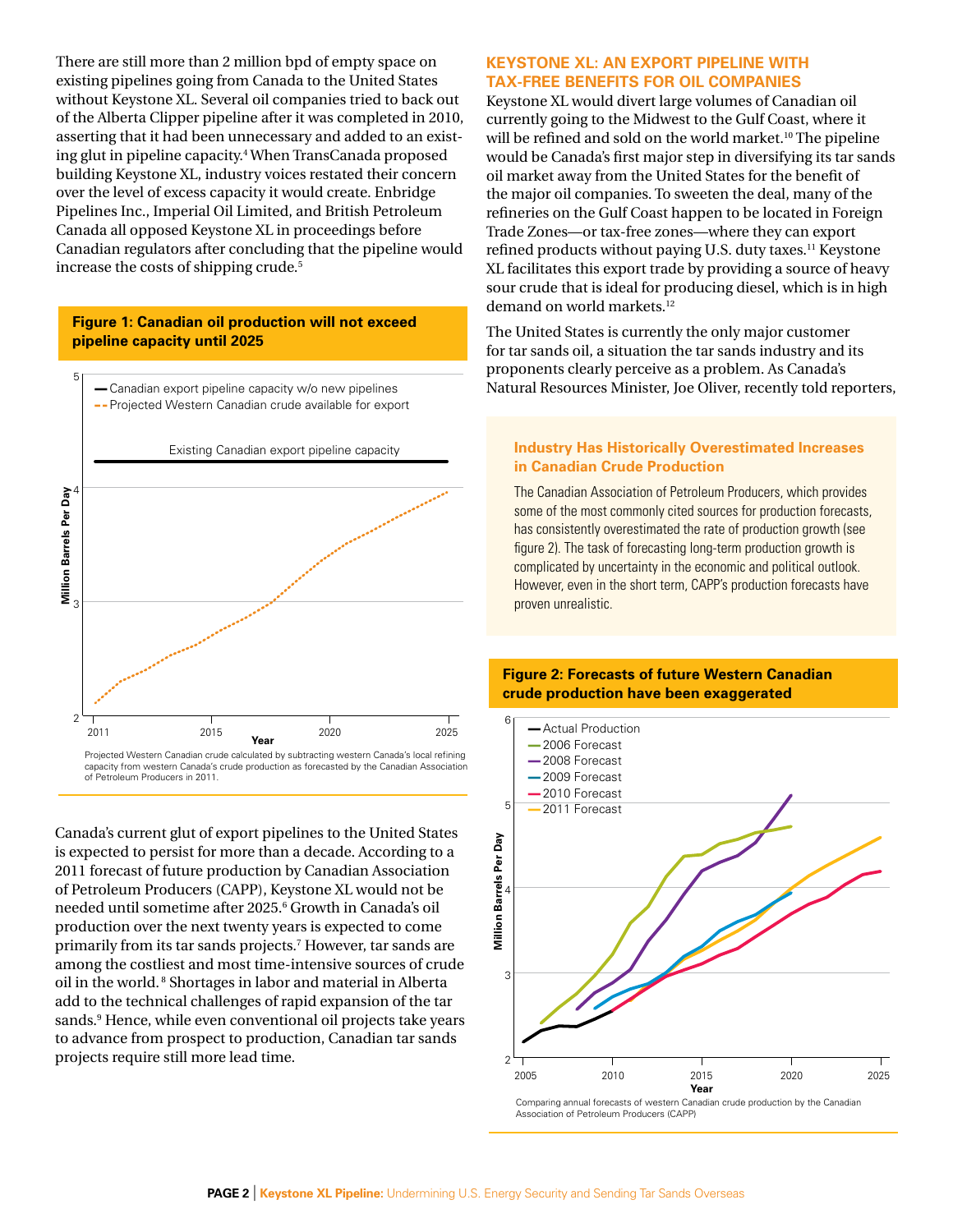"We export 97 percent of our energy to the U.S. and we would like to diversify that."13 However, the Canadian government has put the brakes on the two pipeline proposals to export tar sands through its provinces due to opposition from its own public, as well as specific concerns about water and safety.<sup>14</sup>

### *"It is a strategic objective of our country to diversify our customer base."*

–Joe Oliver, Natural Resources Minister of Canada, November 11, 201115

#### **Gulf Coast Foreign Trade Zones: U.S. Tax Payers Subsidize Oil Industry's Exports**

Gulf Coast refineries in Foreign Trade Zones are able to avoid paying U.S. taxes if they sell their refined products to international buyers. The purpose of zones is to "expedite and encourage foreign commerce" while promoting manufacturing in the United States.<sup>16</sup> and bodscrements in roleign hadd zones are able to<br>avoid naving U.S. taxes if they sell their refined products to

With Keystone XL, the United States is bearing the environmental liability of a 1700 mile pipeline, bypassing U.S. markets for the export potential of the Gulf. Once Canadian oil gets to the tax free zones in the Gulf, it can avoid any U.S. import taxes if it is refined and sold internationally.17

Keystone XL will not increase U.S. access to Canadian crude as previously discussed. Rather, it will grant Canadian tar sands oil access to international markets beyond the United States. The Gulf Coast is at the center of an unprecedented increase in U.S. petroleum product exports. Since 2007, U.S. exports of finished petroleum products have jumped 134 percent (see figure 3).<sup>18</sup> The United States now exports nearly 3 million bpd of petroleum products to international buyers.<sup>19</sup> Most of that oil is exported from refineries in the Gulf Coast.<sup>20</sup> More than 25 percent of Gulf Coast operating capacity is now dedicated to export.<sup>21</sup>  $\mathbf{A}$  association of Petroleum Producers ( $\mathbf{C}$ 

*"But the U.S. can compete from the U.S. Gulf Coast in the export business... Valero has been* exporting over 200,000 barrels a day sending *diesel fuel to Europe. During the other season,*  5 we send diesel fuel to South America." — Projected Western Canadian crude available for export

–Bill Klesse, Valero CEO and Chairman, February 201122

Keystone XL plays a central role in a plan to shift Canadian oil from the Midwest-where only U.S. consumers have access to it—to the Gulf Coast—where it may be exported internationally. The specific refineries planning to process the Keystone XL pipeline's crude are increasing their focus on the export market.23 Valero, which has committed to il<br>cont<br>he<br>m

the biggest portion of the pipeline's capacity, is configuring its Port Arthur refinery to process Keystone XL crude into products for the export market, primarily diesel.<sup>24</sup> The company has been growing its share of the export market and communicated to its investors its intention to maximize that trade via its Port Arthur refinery.25

TransCanada recently refused to support a requirement that oil from Keystone XL be dedicated for use in the United States in a recent Congressional hearing.<sup>26</sup> In December 2011, Representative Edward Markey asked TransCanada's President, Alex Pourbaix, to support a condition that would require the oil on Keystone XL to be used in the United States. Mr. Pourbaix refused, saying that such a requirement would cause refineries to back out of their contracts. 27



**Figure 3: The growing business of exporting** 



#### **U.S. Oil Demand Shrinks While Gulf Coast Refineries Increase Exports**

After declining over the course of the last six years, U.S. oil consumption is expected to remain relatively flat over the next two decades under current policies. Due to car efficiency standards and reduced vehicle miles traveled in the United States, the United States consumes nearly 2 million bpd less oil than it did in 2005.<sup>28</sup> Despite a lack of U.S. demand, Gulf Coast refiners are rapidly expanding their operations to process more oil and export overseas.29 The growing orientation of Gulf Coast refiners towards exports undermines claims that Keystone XL will replace imports from other countries that are less stable than Canada because Gulf Coast refineries are now serving global, not domestic, demand.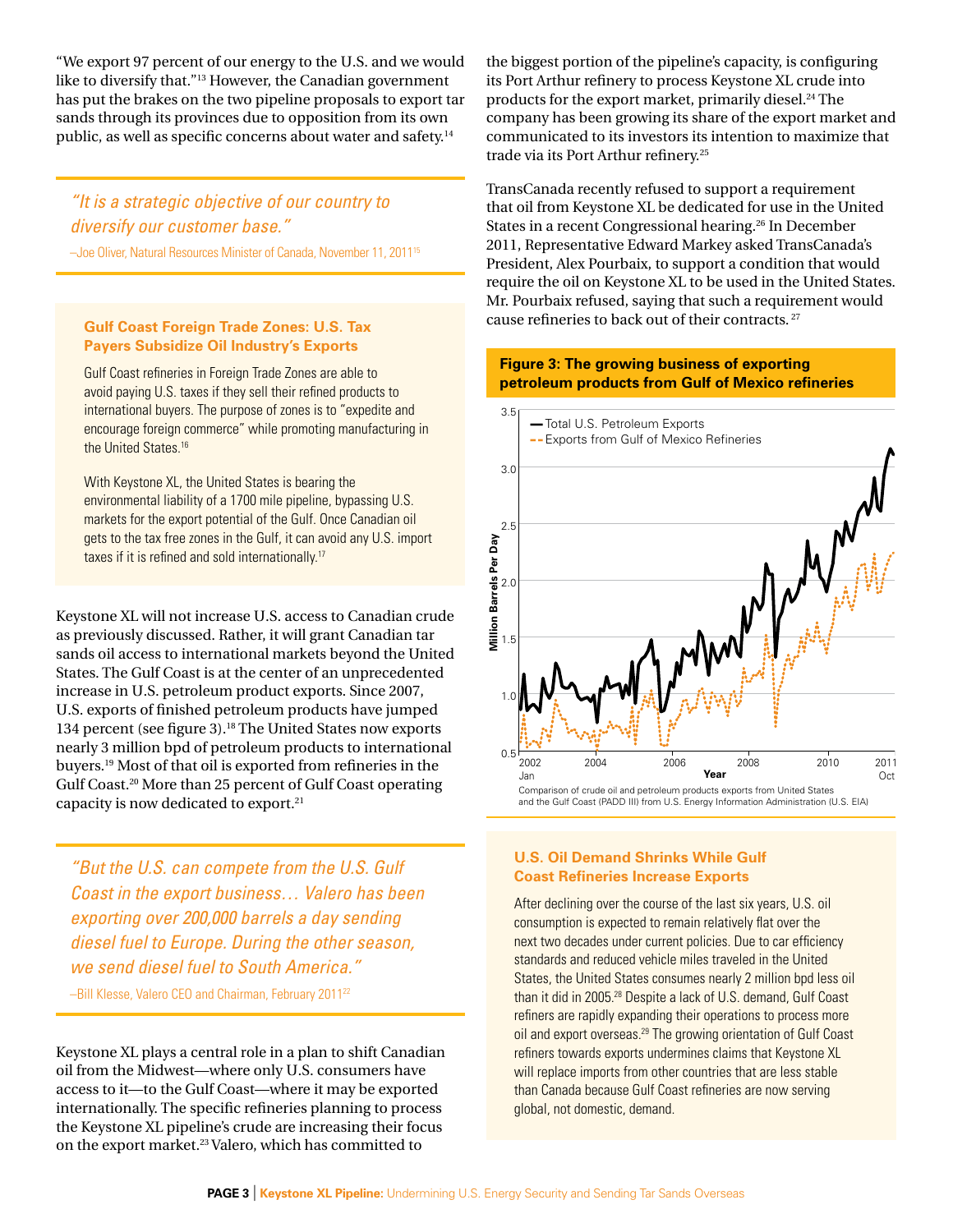The fact that Gulf Coast refining capacity has increased while U.S. demand is in decline undermines TransCanada's assertion that Keystone XL will replace imports from hostile or unstable regimes. The fact is, oil from the pipeline will be in addition to, not instead of, imports from elsewhere as the Gulf Coast refiners look to meet the demands of the global market they now serve.

#### **Keystone XL will Increase U.S. Midwestern Oil Prices**

Because Keystone XL will give the tar sands industry access to the Gulf Coast market, where oil prices are higher, approving the pipeline would actually increase the price of oil in the American Midwest. Building Keystone XL would increase the cost of Canadian oil in the United States. Western Canadian crude supplies over twelve percent of oil refined in the United States and 45 percent of the oil processed in Midwestern refineries.30 An increase to Canadian crude prices from building Keystone XL would have a substantial impact on oil prices, particularly in the Midwest.<sup>31</sup>

When TransCanada initially proposed Keystone XL to Canadian regulators, the company acknowledged that Keystone XL would increase the cost of Canadian crude by \$3 per barrel in the Gulf Coast market and by more than \$6 per barrel in the Midwest crude market.<sup>32</sup> TransCanada estimated that these higher prices would increase the price the U.S. market paid for Canadian crude by between \$2 billion and \$3.9 billion a year.<sup>33</sup>

There are two reasons why Keystone XL will lead to higher U.S. oil prices. The first reason is that Keystone XL is a pipeline to take Canadian oil out of the Midwest where it is locked in the U.S. market. By diverting oil that would have otherwise gone to the Midwest and sending it to the Gulf, where it may be refined and sold as diesel, Keystone XL will reduce U.S. oil supply and increase prices.

Second, Keystone XL will increase the cost to move crude oil by pipeline through the United States. TransCanada has acknowledged that because there is excess export pipeline capacity from Canada, Keystone XL will take oil off of existing cost-of-service pipelines, which will in turn be forced to recover their operating costs from a smaller volume, increasing the per barrel cost of moving oil.<sup>34</sup> TransCanada estimated the cost to move the same amount of crude into the United States would increase by \$1.37 billion in 2013.<sup>35</sup> However, TransCanada pointed out that oil companies would recover these increased costs and make a profit because the U.S. market would be paying higher prices for Canadian crude.<sup>36</sup>

Rather than providing the United States with more Canadian oil, Keystone XL will simply shift oil from the Midwest to the Gulf Coast, where much of it can be exported to international buyers—decreasing U.S. energy supply and increasing the cost of oil in the American Midwest.

#### **Canadian Oil: No Cure for Price Spikes, Oil Shortages, or OPEC Power**

In the event of a major global oil supply disruption—for example, the closure of shipping in the Strait of Hormuz, where around 20 percent of globally traded oil passes daily— Canadian oil supply would not be able to ease the oil price spike that would result. This is because it does not operate with any spare capacity that could be brought into play to ease a sudden shortage.<sup>37</sup> The Canadian industry, like the U.S. industry, is owned and operated by private for-profit corporations that have no interest in investing in production capacity kept idle in case of an emergency. It would take billions of dollars and many months to raise production in response to a sudden decline in global supply.

Tar sands do not enhance energy security simply because they come from a friendly neighbor. Continued reliance on oil empowers all countries that are major oil exporters. Should the Organization of the Petroleum Exporting Countries (OPEC) or any other major exporter choose to cut off supplies to any country, supply shortages and a price spike are likely to affect every major importing country regardless of where they get their oil. Prices were not moderated in the least during 2008 when the oil price hit \$147 per barrel.<sup>38</sup> Canada was the single largest source of foreign oil to the United States at the time, but had no avenues to export significant quantities of crude to other buyers. Canadian oil prices went up with the world market, and U.S. consumers spent \$4 per gallon on gasoline.<sup>39</sup>

*Canada… produces only about four percent of total daily production, so it does not influence the world price of oil. Therefore, Canada is a price taker, rather than a price setter."* 

–National Energy Board, Government of Canada, January 2, 201240

As its government notes, Canada does not influence the world oil price.41 Indeed, by granting Canadian oil access to the international market beyond the United States, Keystone XL would actually enable Canadian producers to supply refiners that sell petroleum products to the highest global bidder. The only way to protect the United States from the vagaries of unfriendly exporters and volatility on the world oil market is to reduce the American economy's dependence on oil.

Lastly, increasing U.S. dependency on Canadian tar sands will not decrease OPEC's share of the global oil market. OPEC countries earned more than \$1 trillion in 2011 from oil exports and will only see their revenues increase in 2012.42 Even as tar sands production grows, OPEC's share of the global oil market is expected to increase from 41 percent to 52 percent.<sup>43</sup> With more than three-quarters of the world's proven oil reserves, OPEC producers will always dominate the world's oil market. Canada's 2.3 percent pales in comparison.44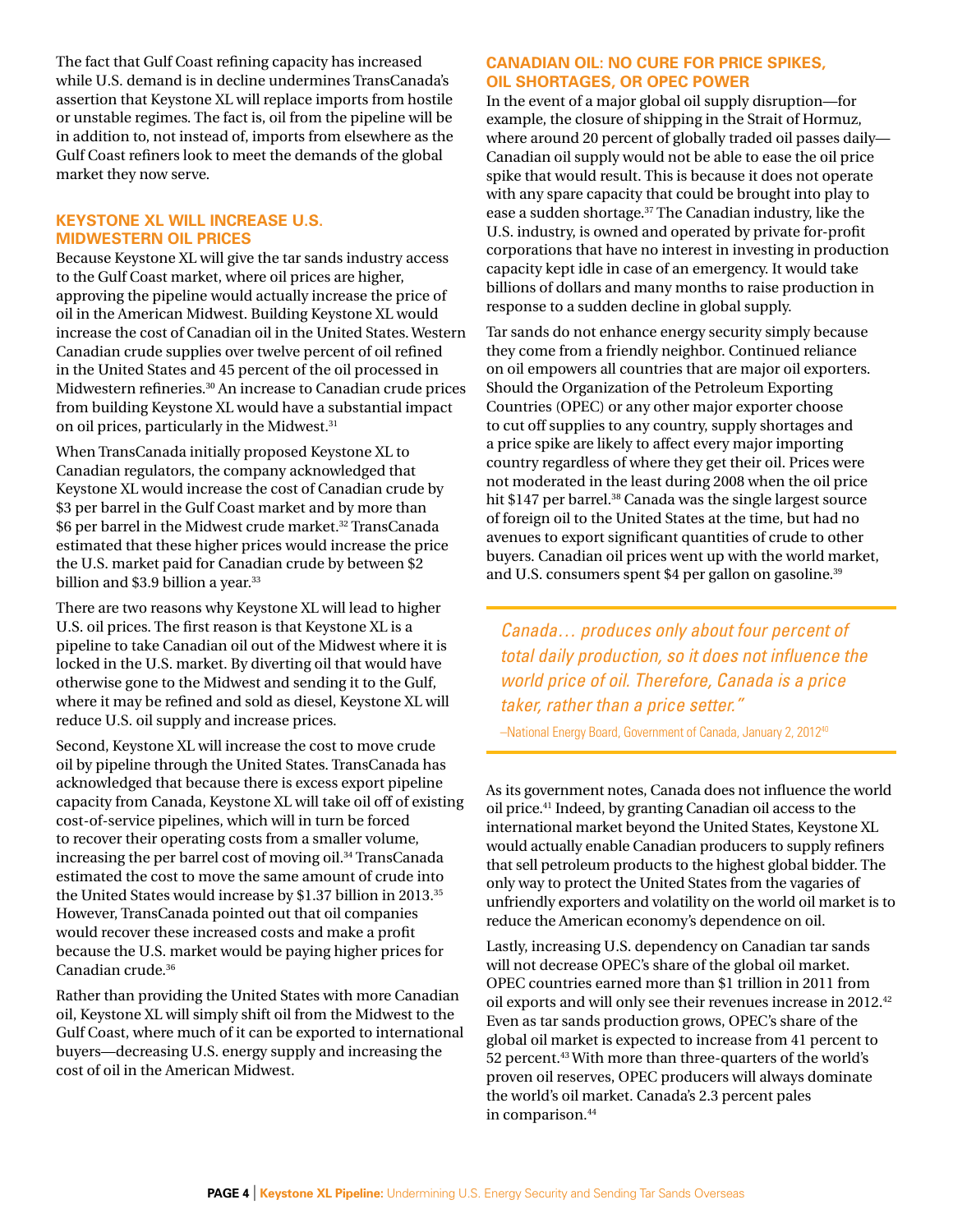#### **The United States Cannot Insulate Itself From the Global Oil Market**

*Even if the United States was entirely self sufficient in oil,*  Even mare of the crude was entirely sensumelement, the original domestic crude prices would remain coupled to the global market and subject to the global dynamics of supply and demand, as well as international events. The United Kingdom (UK) fuel protests of **2000 are a sobering illustration of that simple point. Even though** *the UK was entirely energy independent at the time, the almost doubling of global crude prices from early 1999 through the summer of 2000 drove a surge in domestic diesel prices, sparking unrest in a country that was a major crude exporter*. 45

– U.S. Department of Energy, September 2011.

# **Oil Demand Reduction Is the Best Energy Security Policy** 1.5 **Million Barrels Per Day**

The only way to reduce America's vulnerability to rising oil prices and volatile supply is by making investments to reduce U.S. oil dependency. If we do not make active choices to secure a clean energy future today, in twenty years our nation will remain where it is now—vulnerable to unstable international oil markets and forced to export its wealth to meet Its energy needs. The good news is that there are a number of concrete steps the United States can take today to reduce of concrete etept are onlined states can take today to reduce over the next two decades. In the process, U.S. citizens could reap the economic bounty as our nation manufactures and exports clean solutions to oil dependence.

#### **Figure 4: Clean energy policies dramatically** *Figure 4: Clean energy policies dramatically* **reduce U.S. dependence on oil imports**



Adopting a series of oil savings policies would reduce U.S. oil consumption and imports by 5.7 million bpd in twenty years. That is more oil than Canada is expected to produce in the future and more than twice as much as it produces now. These measures include continuing ongoing efforts to make our vehicles more efficient; supporting policies that result in better public transportation and community planning; and reducing oil demand in aviation, rail, marine, and other nonhighway transportation equipment, as well as in industrial processes and building heat.

The United States has already taken a big step in the right direction. In 2011, the U.S. Environmental Protection Agency (EPA) and the U.S. Department of Transportation proposed new rules for passenger cars and light trucks that will result in new vehicles with nearly double the fuel efficiency of today's fleet.46 This measure alone will reduce U.S. dependence on oil by 1.7 million barrels per day by 2030. That is more than two times what Keystone XL would carry at full capacity.<sup>47</sup> Not only that, these standards are expected to save U.S. car owners \$4,400 over the life of their vehicles.<sup>48</sup>

#### **Clean Energy Creates More Jobs than Keystone XL**

Fortunately, the best investments also protect the local environment, combat climate change, and create home-grown jobs in energy efficiency and renewable energy. According to the Brookings Institution, more than 2.7 million people are working in the U.S. clean energy economy right now—more than the entire fossil fuel industry put together.<sup>49</sup> Between 2003 and 2010, the clean energy sector grew nearly twice as fast as the overall economy.<sup>50</sup>

Investments in petroleum-based projects generate a fourth of the jobs created with the same amount of investment into clean energy jobs.<sup>51</sup> Clean car manufacturers have created more than 151,000 quality long term jobs in the United States while saving consumers billions of dollars at the pump.<sup>52</sup> Moreover, a recent study found the United States can gain as many as 1.9 million more jobs with a comprehensive energy policy.<sup>53</sup> These clean energy jobs are real, long-term, and number in the millions. Next to these jobs in clean technology, Keystone XL, which will create only 2,500 to 4,650 temporary construction jobs, according to data TransCanada supplied to the U.S. Department of State, is a paltry jobs package.<sup>54</sup>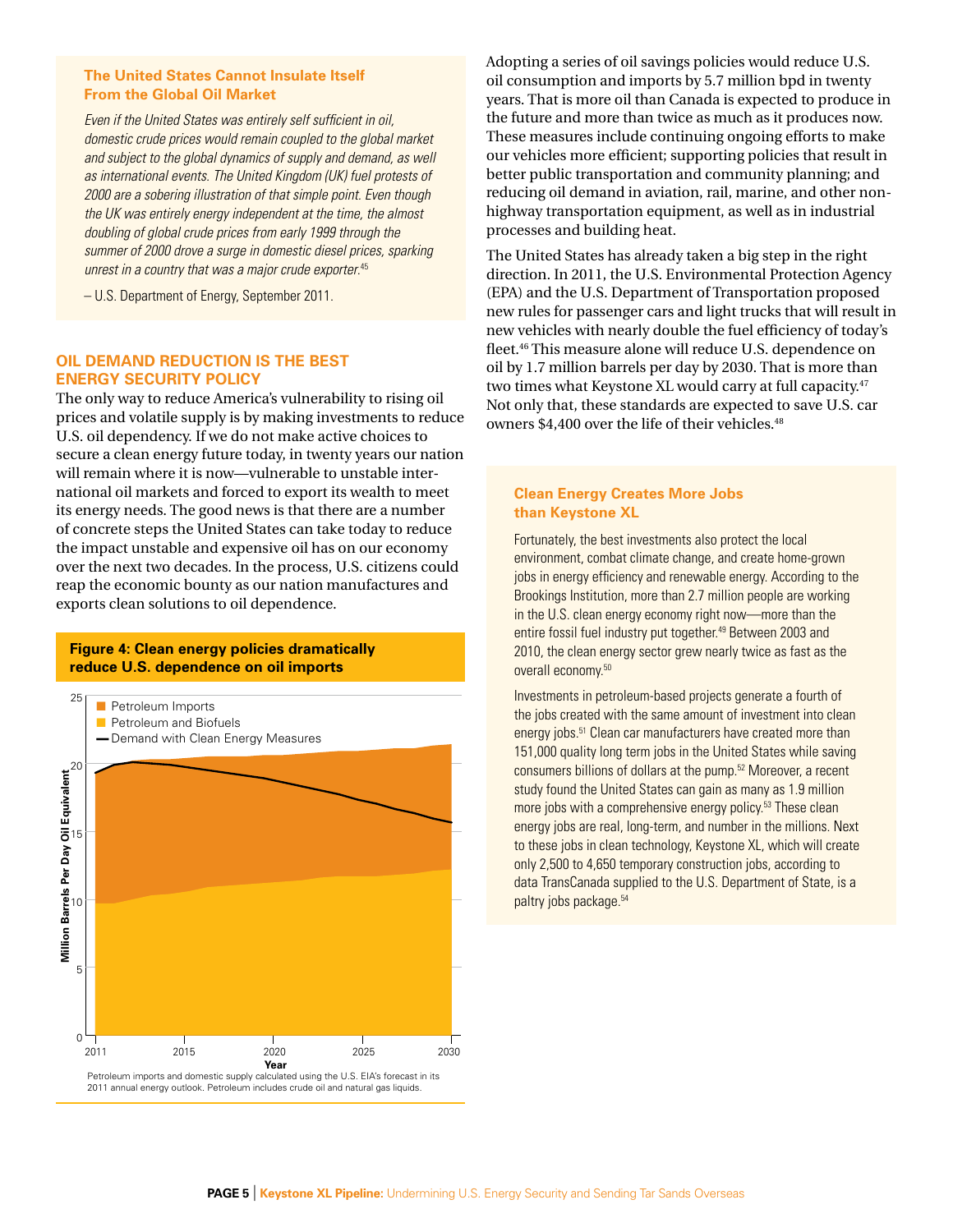|  |  |  | Table 2: National oil saving plan: a great stride toward U.S. energy independence in twenty years |
|--|--|--|---------------------------------------------------------------------------------------------------|
|--|--|--|---------------------------------------------------------------------------------------------------|

| <b>Clean Energy Measures</b>                                                      | <b>Description</b>                                                                                                                                                                                                                                                                                                                                            | <b>Potential Oil Savings</b><br>in 2030 (million bbl/d) |
|-----------------------------------------------------------------------------------|---------------------------------------------------------------------------------------------------------------------------------------------------------------------------------------------------------------------------------------------------------------------------------------------------------------------------------------------------------------|---------------------------------------------------------|
| Automobile Efficiency, Carbon Pollution<br>Standards, and Vehicle Electrification | New-vehicle fuel economy and emissions standards reach 54.5 miles per gallon<br>(mpg) and 163 gCO <sub>2</sub> per mile in 2025 and then improve at about 2 percent per year<br>through 2030. Plug-in electric vehicles reach at least 15 percent of new sales by<br>2030. Existing standards for model year 2016 are included in the baseline.               | 2.0                                                     |
| <b>Truck Efficiency and Carbon Pollution</b><br><b>Standards</b>                  | Fuel-efficiency and emission standards for new medium- and heavy-duty trucks<br>increase from about 6 to 10 mpg by 2030; SmartWay retrofits are applied to exist-<br>ing on-road trucks.                                                                                                                                                                      | 0.7                                                     |
| <b>Cleaner Fuels for Vehicles</b>                                                 | Natural gas displaces approximately 4 billion gallons of diesel fuel in heavy trucks;<br>biofuels production as projected by the U.S. Energy Information Administration (EIA)<br>are included in the baseline and therefore excluded here.                                                                                                                    | 0.3                                                     |
| <b>Reformed Transportation Investment</b>                                         | Better community planning and greater public transit investments reduce the rate<br>of increase in light-duty vehicle miles traveled to achieve a 30 percent reduction<br>from EIA light-duty mileage forecast by 2030. Freight-truck VMT drops by 5 percent<br>from 2030 forecast levels.                                                                    | 1.1                                                     |
| Other                                                                             | Fuel-efficient replacement tires and motor oil are used in existing automobiles;<br>oil consumption by non-road vehicles is reduced by an average of 30 percent<br>through air travel and equipment-efficiency improvements; efficiency of oil-heated<br>buildings and industrial processes is improved to cut consumption in those sectors<br>by 10 percent. | 1.6                                                     |
| <b>TOTAL</b>                                                                      |                                                                                                                                                                                                                                                                                                                                                               | 5.7                                                     |

*The Obama administration's recent standards to improve new automobile and truck fuel efficiency are a huge step in the right direction. The technology exists to strengthen new vehicle efficiency farther while also taking simple steps to improve that of the on-road stock through fuel-efficient tires, motor oil, and truck aero-dynamic retrofits.*

*The next biggest single opportunity for oil savings is through policies that result in more transportation alternatives to driving alone in a car. Through*  better public transit and community planning we can make daily commutes and errands without a car. Investing wisely in our communities and *transportation infrastructure is a critical task for Congress as it considers reauthorization of the Transportation Bill.*

#### **Keystone XL Robs America of an Energy Secure Future**

In the short term, the pipeline will put U.S. landowners, water, and the environment at risk in return for higher oil prices and diminished oil supply. In the long term, Keystone XL represents the wrong direction for a country at an energy crossroads. The national debate surrounding Keystone XL

is not about our energy situation now—it is about being mindful of the sort of energy future we want for our country. There is a different route. Building better cars that reduce carbon pollution and developing clean energy technologies provides more energy security to the U.S. than an export pipeline from Canada. This route takes us to millions of new jobs and clean air benefits, making our nation a leader in the international clean energy market.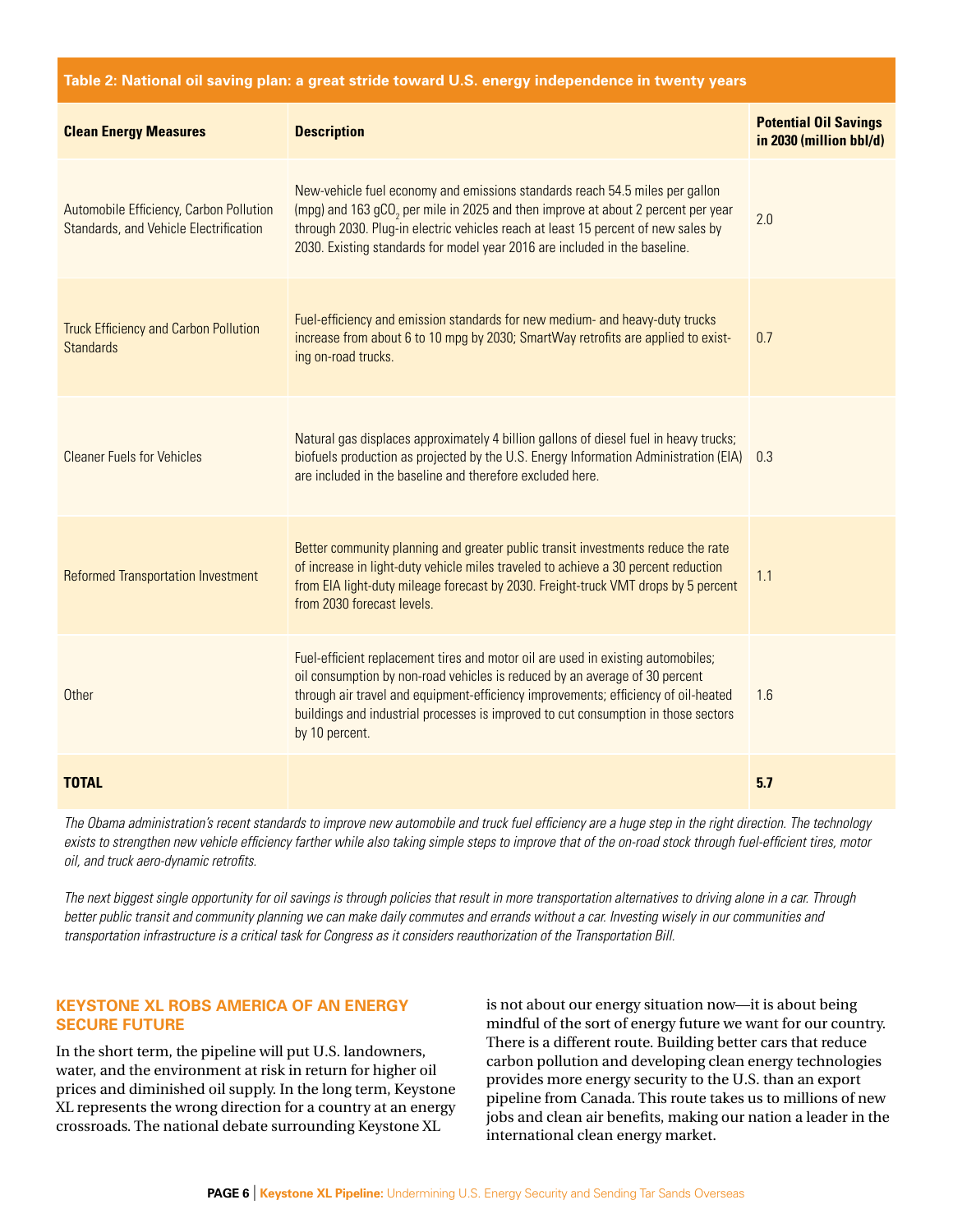#### **Endnotes**

- 1 National Energy Board, Written Evidence of Enbridge Energy, pg. 5, https://www.neb-one.gc.ca/ll-eng/livelink.exe/fetch/2000/90464/90552/418396/550305/556601/559189/565142/C-7-4b\_-\_Written\_Evidence\_of\_Enbridge\_Pipelines\_Inc.\_-\_A1K7K4?nodeid=565231&vernum=0.
- 2 National Energy Board, Total Crude Exports 2011, http://www.neb-one.gc.ca/clf-nsi/rnrgynfmtn/sttstc/crdlndptrlmprdct/2011/ttlcrdlxprt2011.xls.
- 3 In 2011, 91% of Canada's crude oil and equivalents were produced in western Canada. National Energy Board, Estimated Production of Canadian Crude Oil and Equivalent, 2011, http:// www.neb-one.gc.ca/clf-nsi/rnrgynfmtn/sttstc/crdlndptrlmprdct/stmtdprdctn-eng.html.
- 4 Nathan VanderKlippe, "Energy giants battle over costs of oil sands pipeline," Feb. 3, 2010, Globe and Mail, http://www.theglobeandmail.com/report-on-business/industry-news/energyand-resources/energy-giants-battle-overcosts- of-oil-sands-pipeline/article1455350/ (accessed January 10, 2012).
- 5 National Energy Board, Reasons for Decision, TransCanada Keystone Pipeline GP Ltd., March 2010, pg. 16, https://www.neb-one.gc.ca/ll-eng/livelink.exe/fet ch/2000/90464/90552/418396/550305/604643/604441/A1S1E7\_-\_OH-1-2009\_Reasons\_for\_Decision.pdf?nodeid=604637&vernum=0.
- 6 Western Canadian export pipeline capacity is over 4.2 million bpd. By 2015, the Canadian Association of Petroleum Producers expects local Western Canadian refinery capacity to have increased to over 0.6 million bpd. To exceed its current pipeline capacity, western Canadian provinces would need to reach 4.8 million bpd – a figure they are not anticipated to reach after 2025. CAPP, *Crude Oil, Markets, & Pipelines*, June 2010, pg. 27; EnSys Energy & Systems, Inc. *Keystone XL Assessment – Final Report*. p. 30. December 23, 2010, http://www. keystonepipeline-xl.state.gov/clientsite/keystonexl.nsf/AssmtDrftAccpt.pdf.
- 7 Canadian Association of Petroleum Producers (CAPP), *Crude Oil, Markets, & Pipelines*, June 2010, pg. 3.
- 8 The Royal Society of Canada. *Environmental and Health Impacts of Canada's Oil Sands Industry*, December 2010, pg. 2 http://www.rsc.ca/documents/expert/RSC%20report%20complete%20secured%209Mb.pdf.
- 9 Alberta Finance and Enterprise, *Alberta Industry Sector Performance and Prospects*, May, 2009, pg. 13-14, http://albertacanada.com/documents/ABIndustrySector.pdf.
- 10 EnSys, Keystone XL Assessment Final Report, p.112.
- 11 U.S. Import Administration. U.S. Foreign Trade Zones: FTZ No. 116, Port Arthur, Texas. (Motiva Enterprises = Shell; Premcor Refining Group = Valero.) http://ia.ita.doc.gov/ftzpage/letters/ ftzlist-map.html#texas.
- 12 Oil Change International, *Exporting Energy Security: Keystone XL Exposed*, Sept. 2011, pp. 5-6, http://priceofoil.org/2011/08/31/report-exporting-energy-security-keystone-xl-exposed/.
- 13 Margo McDiarmid, *Canada looks to diversify oil exports*, CBC News, Sept. 13, 2011, http://www.cbc.ca/news/politics/story/2011/09/13/pol-oliver-pipeline-oil-exports.html.
- 14 Lauren Krugel, *Enbridge to hold hearings into Line 9B Reversal in Ontario*, The Canadian Press, Dec. 6, 2011, http://ca.finance.yahoo.com/news/NEB-hold-hearings-Enbridge-capress-1286023375.html; Rebecca Penty, et. al., *Northern Gateway pipeline decision will be delayed until late 2013: panel*, Calgary Herald, Dec. 7, 2011, http://www.vancouversun.com/ business/Northern+Gateway+pipeline+decision+will+delayed+until+late+2013+panel/5820686/story.html.
- 15 Associated Press, *Canada displeased after US delays oil pipeline*, Nov. 11, 2011, http://www.pennlive.com/newsflash/index.ssf/story/canada-displeased-after-us-delays-oil-pipeline/ ead35f00baaf4803a84208facb3fb1f1.
- 16 Vance Poe and Mike Heldebrand, *Why Zones Are Important to the Oil Refining Business in the U.S.,* NAFTZ, http://www.naftz.org/resource/collection/EFD869A5-F2E9-4FC4-AC9C-845C677C70D4/Why\_Zones\_are\_Important\_to\_the\_Oil\_Refining\_Business.pdf.
- 17 The foreign-trade zone program is a federally designated program pursuant to the Foreign-Trade Zones Act of 1934. Because many refined products are taxed at a lower rate than the raw crude oil, these tax free zones FTZ's in the Midwest grant refineries some tax advantages and allow them to defer paying taxes until they sell refined products in the U.S. market.
- 18 U.S. Energy Information Administration (EIA) September 07, 2011. *U.S. exports of petroleum products increase as markets become more globally integrated*. http://www.eia.gov/todayinenergy/detail.cfm?id=2970#.
- 19 U.S. Energy Information Administration, Weekly U.S. Exports of Total Petroleum Products, Jan. 5, 2012, http://www.eia.gov/dnav/pet/hist/LeafHandler.ashx?n=PET&s=WRPEXUS2&f=W.
- 20 U.S. Energy Information Administration, Gulf Coast (PADD 3) Exports of Finished Petroleum Products, Dec. 29, 2011, http://www.eia.gov/dnav/pet/hist/LeafHandler. ashx?n=PET&s=MTPEXP32&f=M.
- 21 Of 8,516,000 bpd of operating refining capacity in PADD 3, 2,242,000 bpd was exported in October 2011. U.S. Energy Information Administration, Petroleum and Other Liquids, Number and Capacity of Petroleum Refineries, http://www.eia.gov/dnav/pet/pet\_pnp\_cap1\_dcu\_R30\_a.htm (2006-2011) and Exports (2011) http://www.eia.gov/dnav/pet/pet\_move\_exp\_dc\_ R30-Z00\_mbblpd\_m.htm.
- 22 Valero Energy Corp. Presentation Transcript. Credit Suisse Group Energy Summit. 10 February 2011. Available from CQ FD Disclosure.
- 23 Oil Change International, September 2011. *Exporting Energy Security: Keystone XL Exposed*, http://priceofoil.org/2011/08/31/report-exporting-energy-security-keystone-xl-exposed/.
- 24 Valero, Investor Presentation, pg. 38, January 2012, http://www.valero.com/InvestorRelations/Pages/EventsPresentations.aspx; Rich Marcogliese, *Session 1: Today's vision—tomorrow's reality?* Presentation given at the 40th Annual Engineering and Construction Contracting Association Conference in Scottsdale, Arizona, September 4, 2008.
- 25 Bill Klesse, Event Brief of Q3 2010 Valero Energy Corp. Earnings Conference Call, October, 26 2010.
- 26 U.S. House Energy and Power Subcommittee Hearing, Dec. 2, 2011, Question and answer by U.S. Representative Ed Markey to TransCanada representative Alex Pourbiax. http://www. youtube.com/watch?v=VucRPHJtvGU.
- 27 U.S. House Energy and Power Subcommittee Hearing, Dec. 2, 2011, Question and answer by U.S. Representative Ed Markey to TransCanada representative Alex Pourbiax. http://www. youtube.com/watch?v=VucRPHJtvGU.
- 28 U.S. Energy Information Administration, Petroleum and Other Liquids. Product Supplied (2005-2010) http://www.eia.gov/dnav/pet/pet\_cons\_psup\_dc\_nus\_mbblpd\_a.htm.
- 29 U.S. Energy Information Administration, Petroleum and Other Liquids. Annual Gulf Coast (PADD3) Refinery Operable Atmospheric Crude Oil Distillation Capacity as of January 1, (1980-2011). http://www.eia.gov/dnav/pet/hist/LeafHandler.ashx?n=PET&s=8\_NA\_8D0\_R30\_4&f=A.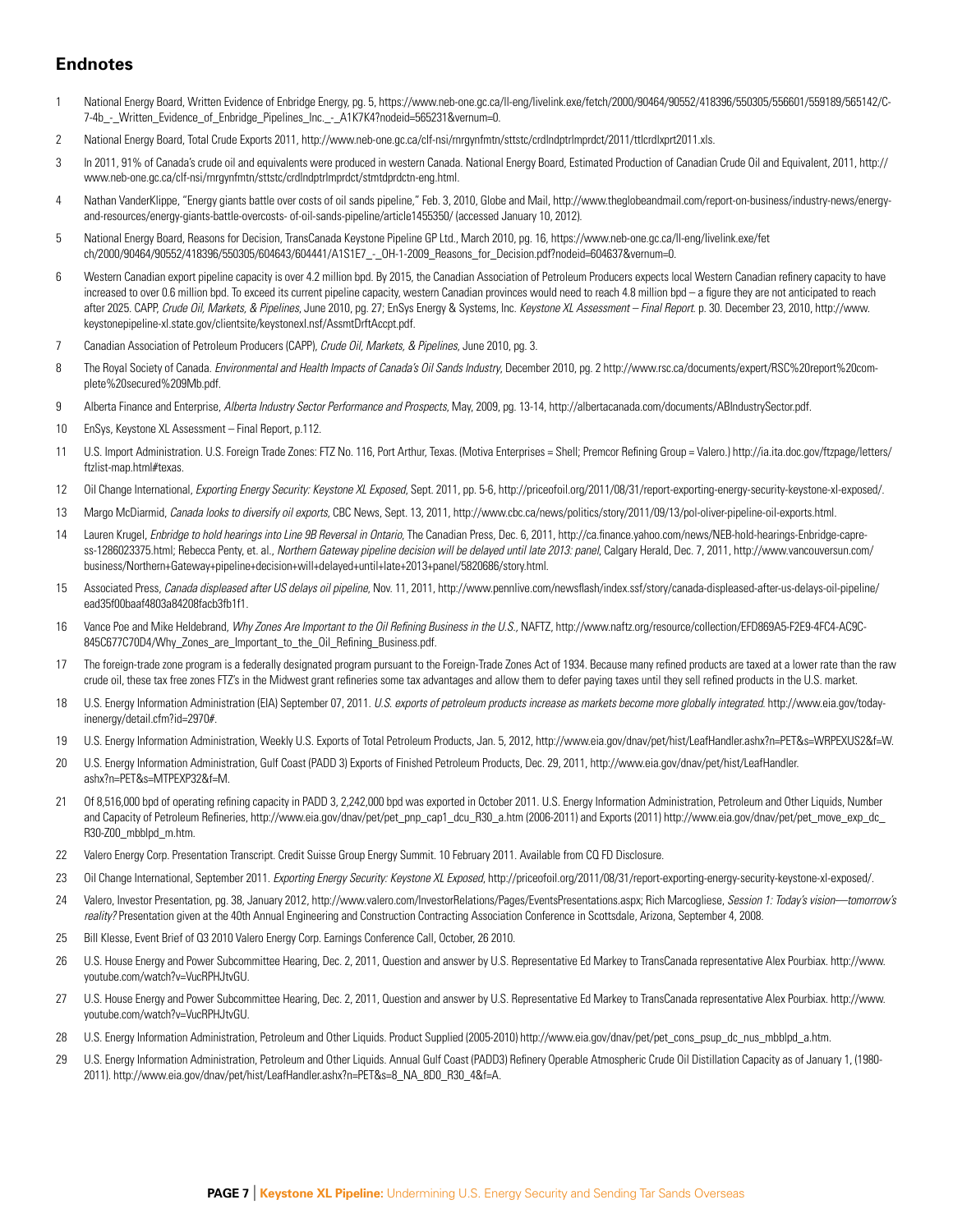- 30 In 2011, the Midwestern refinery district in PADD II refined an average of 3.35 million bpd, of which 1.5 million bpd was imported from Canada. U.S. Energy Information Administration, PAD District by Country of Origin, 12-29-11, http://www.eia.gov/dnav/pet/pet\_move\_impcp\_a2\_r20\_ep00\_ip0\_mbblpd\_a.htm; U.S. Energy Information Administration, Midwest Net Refinery Inputs, 12-29-11, http://www.eia.gov/dnav/pet/hist/LeafHandler.ashx?n=PET&s=M\_EPC0\_YIY\_R20\_2&f=M. PADD II includes Illinois, Indiana, Iowa, Kansas, Kentucky, Michigan, Minnesota, Missouri, Nebraska, North Dakota, South Dakota, Ohio, Oklahoma, Tennessee, and Wisconsin, U.S. Energy Information Administration, Refinery Utilization and Capacity, 12-29-11, http://www.eia.gov/oog/info/twip/padddef.html. The United States refined an average of 15.3 million bpd in 2011, of which 1.85 million bpd was sourced from western Canada. U.S. Energy Information Administration, Refinery Utilization and Capacity, 12-29-11, http://www.eia.gov/dnav/pet/pet\_pnp\_unc\_dcu\_r20\_m. htm; Crude Oil, Markets, & Pipelines, June 2011, pg. 9, http://www.capp.ca/getdoc.aspx?DocId=190838.
- 31 TransCanada estimated that Keystone XL would increase Midwestern oil price by \$6 a barrel. TransCanada Report to NEB, Appendix 3-1: Supply and Market Assessment, Purvin and Gertz Inc., at 28, available at https://www.neb-one.gc.ca/II-eng/Livelink.exe/fetch/2000/90464/90552/418396/550305/556487/549220/B-1f\_Supply\_and\_ Markets %28Tab 3%29 incl. Appendix 3.1 A1I9R7?nodeid=549324&vernum=0&redirect=3.
- 32 TransCanada, *Western Canadian Crude Supply and Markets*. February 12, 2009. Application to the National Energy Board (February 2009), Appendix 3-1, at 28.
- 33 *Id* at 29.
- 34 TransCanada Keystone Pipeline GP LTD., Application for Certificate of Public Convenience and Necessity, Keystone XL Pipeline, Sept. 3, 2009, Appendix A, at pps. 11, 18, available at https://www.neb-one.gc.ca/ll-eng/Livelink.exe/fetch/2000/90464/90552/418396/550305/556487/569072/B-23b\_\_Keystone\_Reply\_Evidence\_-\_A1L1T6\_.pdf?nodeid=569189&vernum= 0&redirect=
- 35 TransCanada submitted an analysis of Keystone XL's market impacts prepared on its behalf by Purvin & Gertz to support its applications before the Canadian regulators. TransCanada Keystone Pipeline GP LTD., Application for Certificate of Public Convenience and Necessity, Keystone XL Pipeline, Sept. 3, 2009, Appendix A, at 18 (Adobe pg. 36), available at https:// www.neb-one.gc.ca/ll-eng/Livelink.exe/fetch/2000/90464/90552/418396/550305/556487/569072/B-23b\_\_Keystone\_Reply\_Evidence\_-\_A1L1T6\_.pdf?nodeid=569189&vernum=0&redir ect=
- 36 *Id* at 17-18.
- 37 Heinrich Stiftung, Marginal Oil What is driving oil companies dirtier and deeper?, Friends of the Earth Europe, pg. 19, http://www.boell.de/downloads/Marginal\_Oil\_Layout\_13.PDF.
- 38 Jerome Paris, \$140 oil and speculation Energy Bulletin, June 26, 2008, http://www.energybulletin.net/node/45594;
- 39 Oil Change International, *Why Canadian tar sands oil cannot insulate the U.S. from oil price shocks*, March 2011, http://priceofoil.org/tarsands-doesnot-address-energysecurity/.
- 40 National Energy Board, Crude Oil and Petroleum Products How Canadian Markets Work, Jan. w, 2012, http://www.neb.gc.ca/clf-nsi/rnrgynfmtn/prcng/crdlndptrlmprdcts/cndnmrkt-eng. html.
- 41 National Energy Board, *Crude Oil and Petroleum Products How Canadian Markets Work*, 10-28-2011 (http://www.neb.gc.ca/clf-nsi/rnrgynfmtn/prcng/crdlndptrlmprdcts/cndnmrkt-eng. html).
- 42 U.S. Energy Information Administration (EIA), August 2011. *OPEC Revenues Fact Sheet*. http://www.eia.gov/countries/regions-topics.cfm?fips=OPEC
- 43 International Energy Agency (IEA) 2011. *World Energy Outlook 2011*.
- 44 BP Statistical Review of World Energy, June 2011, p. 6. http://www.bp.com/liveassets/bp\_internet/globalbp/globalbp\_uk\_english/reports\_and\_publications/statistical\_energy\_review\_2011/STAGING/local\_assets/pdf/statistical\_review\_of\_world\_energy\_full\_report\_2011.pdf
- 45 U.S. Department of Energy, September 2011. *Report on the First Quadrennial Technology Review*. P.18. http://energy.gov/sites/prod/files/QTR\_report.pdf.
- 46 U.S. Environmental Protection Agency, *EPA and DOT Propose Next Phase in Historic National Program for Light-duty Vehicles*, Nov. 16, 2011.http://www.epa.gov/otaq/climate/regulations.htm.
- 47 *Id.*
- 48 *Id.*
- 49 Brookings, *Sizing the Clean Economy: A National and Regional Green Jobs Assessment*, Dec. 2, 2011, http://www.brookings.edu/reports/2011/0713\_clean\_economy.aspx.
- 50 *Id.*
- 51 Robert Pollin, *Green Recovery: A Program to Create Good Jobs and Start Building a Low-Carbon Economy*, University of Massachusetts Amherst PERI, September 2008. http://www.peri. umass.edu/green\_recovery/.
- 52 United Autoworkers et. al., *Supplying Ingenuity: U.S. Suppliers of Clean Fuel Efficient Vehicle Technologies*, August 2011 (http://www.nrdc.org/transportation/autosuppliers/).
- 53 David Roland-Houlst, Fredrich Kahrl, *Clean Energy and Climate Policy for U.S. Growth and Job Creation*, October 16,2009, (http://calclimate.berkeley.edu/sites/default/files/host-Clean%20Energy%20and%20Climate.pdf).
- 54 US State Department. Final Environmental Impact Statement (FEIS), Socioeconomics, Section 3.10-53, 54. August 26, 2011. http://www.keystonepipeline-xl.state.gov/clientsite/keystonexl.nsf?Open.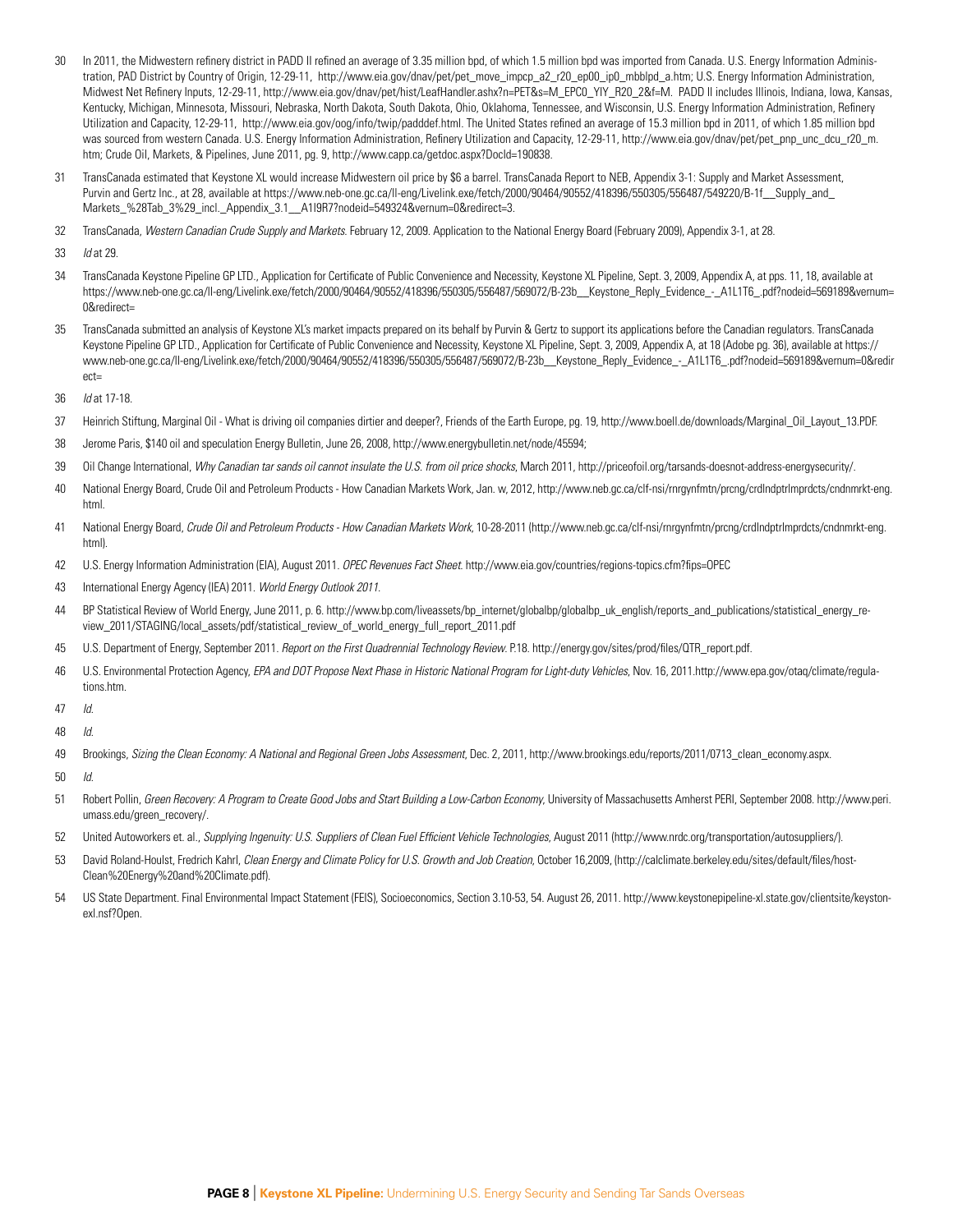**PAGE 9 | Keystone XL Pipeline:** Undermining U.S. Energy Security and Sending Tar Sands Overseas